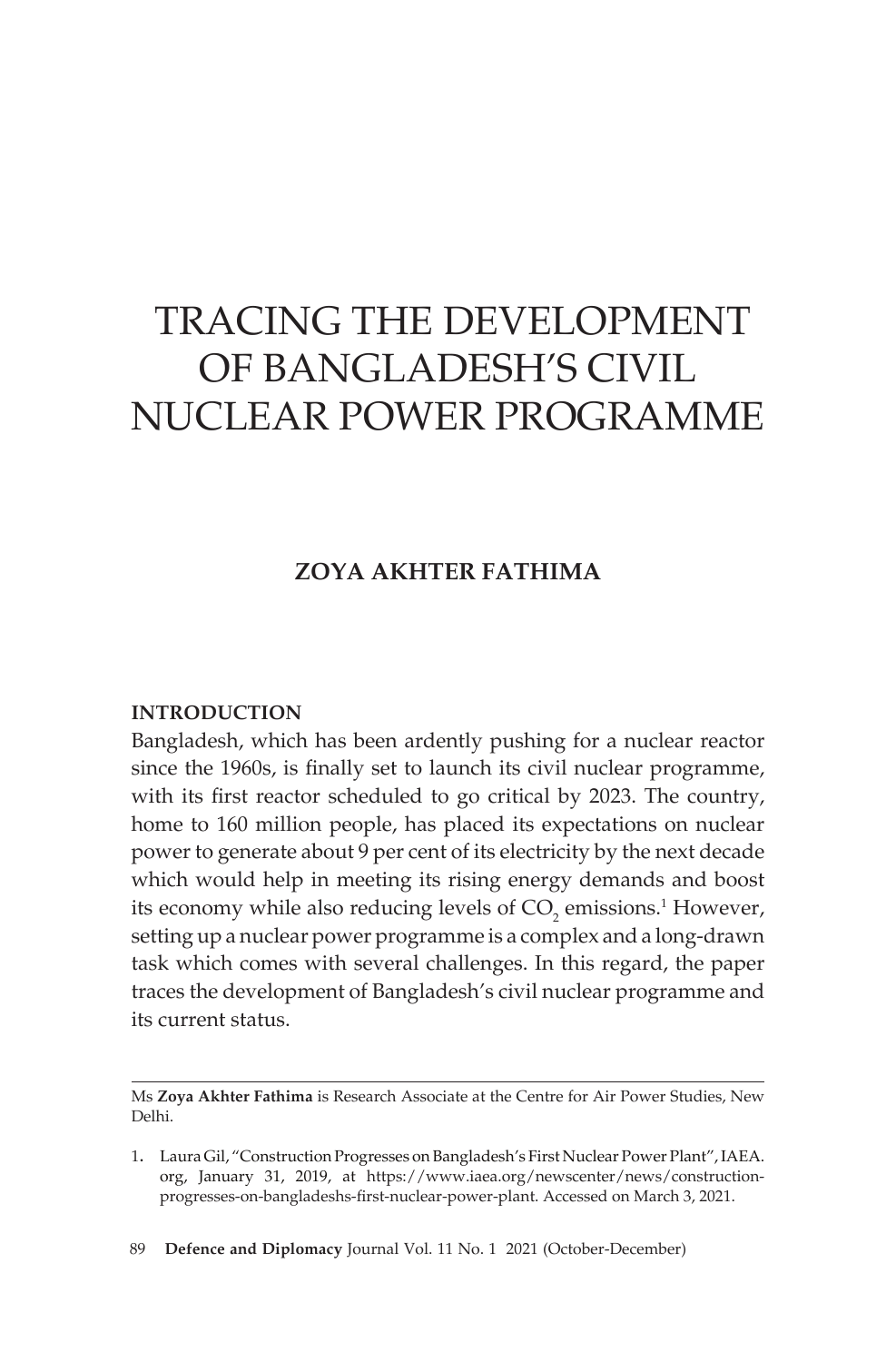## **UNDERSTANDING THE RATIONALE FOR DEVELOPING A CIVIL NUCLEAR PROGRAMME**

Since the 1960s, Bangladesh has undertaken numerous feasibility studies to assess the scope of developing a nuclear power programme. Several factors have led the authorities to consider nuclear power in their energy basket. Some of these key factors are:

## *Energy Crisis*

Bangladesh faces major energy deficit, with about 10 per cent of its population having no access to electricity,<sup>2</sup> either from grid or from local installations. Those who rely on the grid keep experiencing frequent power cuts. Although Bangladesh has come a long way with regard to increasing its power supply since it gained independence in 1971, a considerable demand for electricity still remains unmet. With the growing population, increasing urbanisation and rapid industrialisation in the country, the per capita energy consumption in Bangladesh has increased almost twice over to 222.22 kg (oil equivalent), $3$  making it challenging for the country to meet the rising demands. In 2013 for example, Bangladesh faced a peak electricity demand of 8,349 MW. However, the maximum production of electricity only reached 6,675 MW.4

As evident in Figure 1, Bangladesh depends heavily on fossil fuels to generate electricity, with natural gas contributing 64 per cent of the country's electricity generation. However, the increasing use of natural gas has led to the dwindling of the domestic reserves. Taking into account that Bangladesh uses about 57 per cent of the country's natural gas production, it is estimated that its reserve of natural gas will be depleted in the coming decade.5 Acknowledging this, Bangladesh began to ramp up its gas imports. This too is proving to be an unsustainable strategy as

4 Ibid.

5. Ibid.

<sup>2.</sup> "Booming Energy Sector of Bangladesh: 90 Percent Have Access to the Electricity", BDnewsnet, July 12, 2018, at https://bdnewsnet.com/bangladesh/economy/ booming-energy-sector-of-bangladesh-90-percent-have-access-to-the-electricity/. Accessed on February 28, 2021.

<sup>3</sup> Asif Reza Chowdhury, Raihan Ul Islam Shezan and M. A. R. Sarkar, "The Prospects of Nuclear Power in the Bangladesh". Bangladesh Economic Association, at https:// bea-bd.org/site/images/pdf/041.pdf. Accessed on March 1, 2021.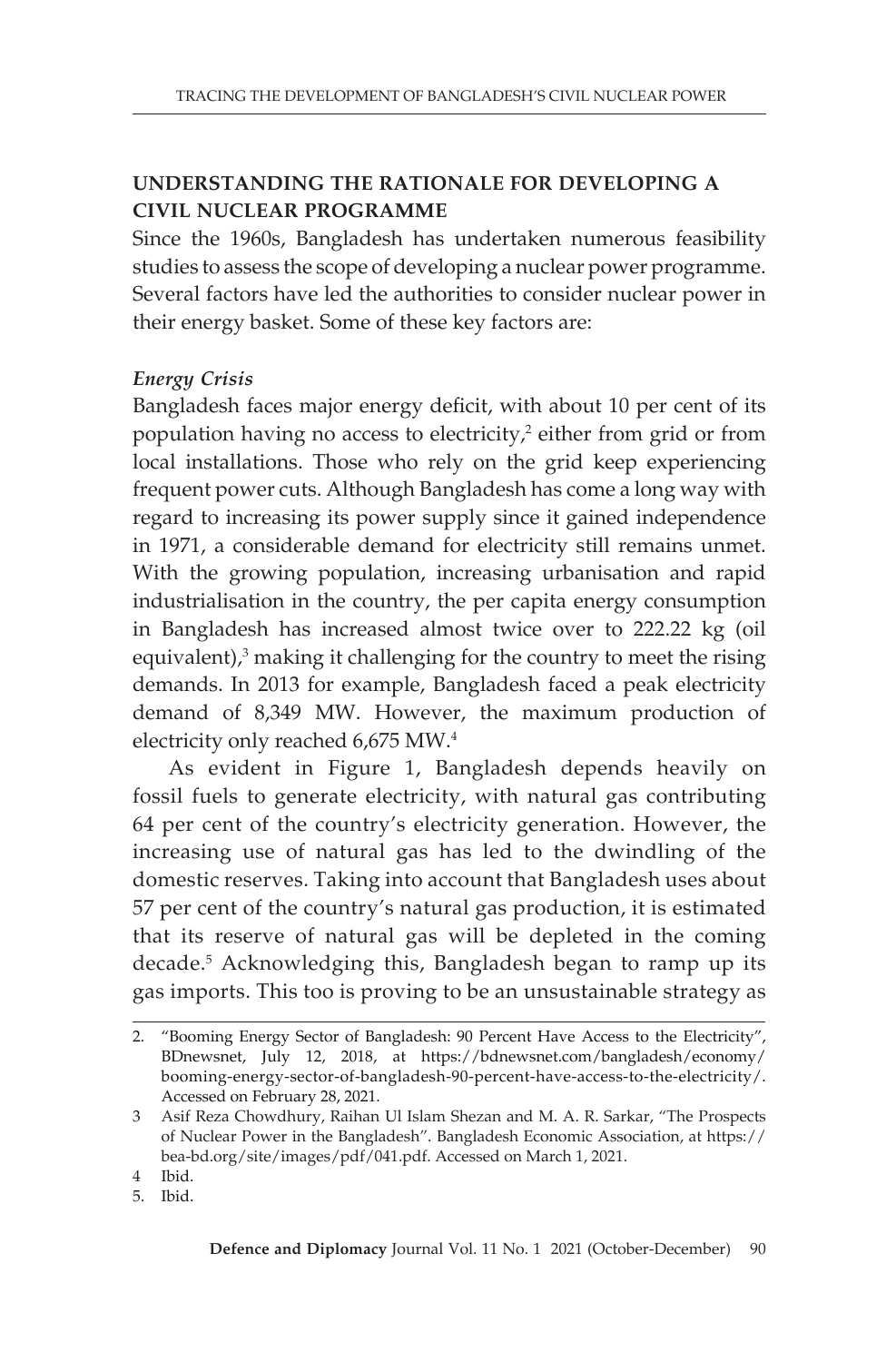

Source: N. K. Das, J. Chakrabartty, et al. "Present energy scenario and future energy mix of Bangladesh", *Energy Strategy Reviews*, vol. 32, 2020.

it would lead to import dependency. In this regard it is estimated that by 2030 Bangladesh will have over 90 per cent dependency on imported sources of energy.<sup>6</sup> Bulk import of fuel won't only have a huge impact on government revenue but could also make the country vulnerable to price volatility and potential disruptions of power supply. Nuclear energy thus can play a significant role in the energy mix by minimising vulnerabilities and can go a long way in enhancing energy independence and steering the country into a sustainable course of development.

Furthermore, while the amount of coal used to generate electricity in Bangladesh isn't much currently, it is expected to rise as the authorities have been laying emphasis on coal exploration programmes around the country. The government has set up plans to establish a coal-based mega-power project which seeks to generate 19,200 MW by the year 2030.7 A boost in the coal energy sector

91 **Defence and Diplomacy** Journal Vol. 11 No. 1 2021 (October-December)

<sup>6.</sup> Badrul Imam, "The burden of imported energy", *The Daily Star*, December 13, 2018, at https://www.thedailystar.net/opinion/perspective/the-burden-importedenergy-1504033. Accessed on April 4, 2021.

<sup>7</sup>. N. K. Das, J. Chakrabartty, Mrinmoy Dey et al., "Present energy scenario and future energy mix of Bangladesh", *Energy Strategy Reviews*, v. 32, 2020.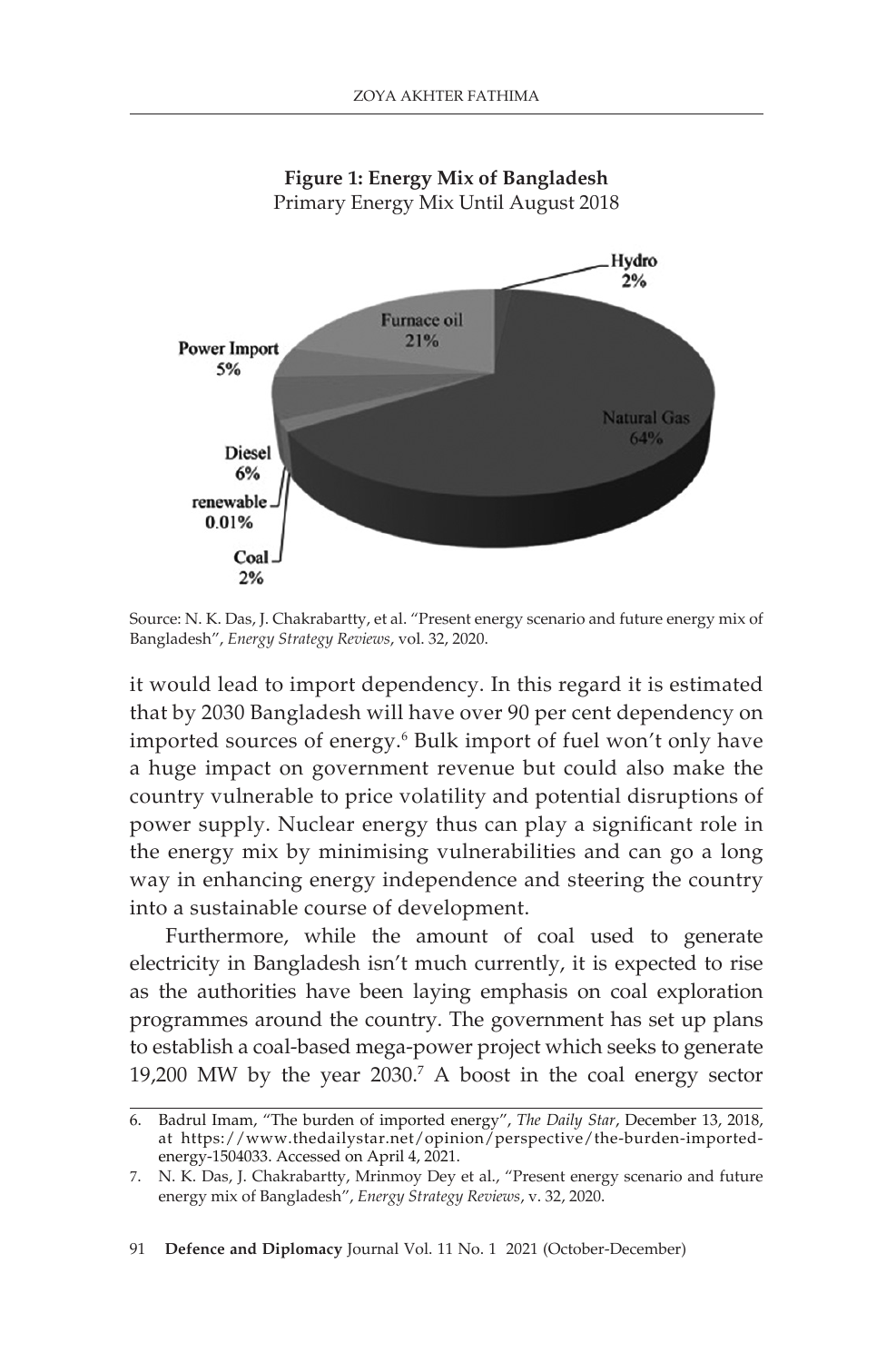would only worsen the problem of climate change further, to which Bangladesh is already highly susceptible. It is estimated that one in every 7 people in Bangladesh will be displaced by the year 2050 owing to the disastrous effects of climate change.<sup>8</sup> Nuclear power in this regard has emerged as a favourable option considering its extremely low carbon footprint.

While renewable sources of power too have low carbon footprints, the expansion of the sector in Bangladesh has been limited. Among the renewables, hydropower is relatively more developed and currently contributes to about 2 per cent of the total electricity mix. However, it has the potential to further develop considering that Bangladesh has tapped into just 50 per cent of its hydropower capacity.<sup>9</sup> The contribution of other renewable sources of energy is miniscule, since they haven't been adequately harnessed owing to political, economic and technological limitations. For example, despite having the potential to develop solar power in Bangladesh, there have been several impediments to doing so. This includes the requirement of substantial amount of land for the deployment of large-scale solar PV modules. Since Bangladesh is one of the world's most densely populated countries, availability of huge space is a challenge. Similarly, wind energy is assessed to have scope for development too; however, research on offshore wind speed, etc., have not yet been studied adequately in Bangladesh.

With the problem of energy crisis worsening, Bangladesh has been looking for alternative options to develop a sustainable energy policy. Nuclear Power in this regard emerged as one of the key energy options, considering the numerous benefits it offers, ranging from having a high capacity factor to extremely low carbon footprints.

#### *To Fuel Economic Development*

Energy security is a key factor to boost a country's economy. Especially in a country like Bangladesh, whose economy depends on industries,

<sup>8</sup>3 "Climate Displacement in Bangladesh", *Environmental Justice Foundation*, at https://ejfoundation.org/reports/climate-displacement-in-bangladesh#:~:text= Bangladesh%20is%20exceptionally%20vulnerable%20to%20climate%20 change.&text=It%20has%20been%20estimated%20that,of%20sea%20level%20rise%20 alone. Accessed on March 3, 2021.

<sup>93</sup> "Bangladesh—An economic behemoth in the making", Andritz.com, at https://www. andritz.com/hydro-en/hydronews/hydro-news-asia/bangladesh. Accessed on April 4, 2021.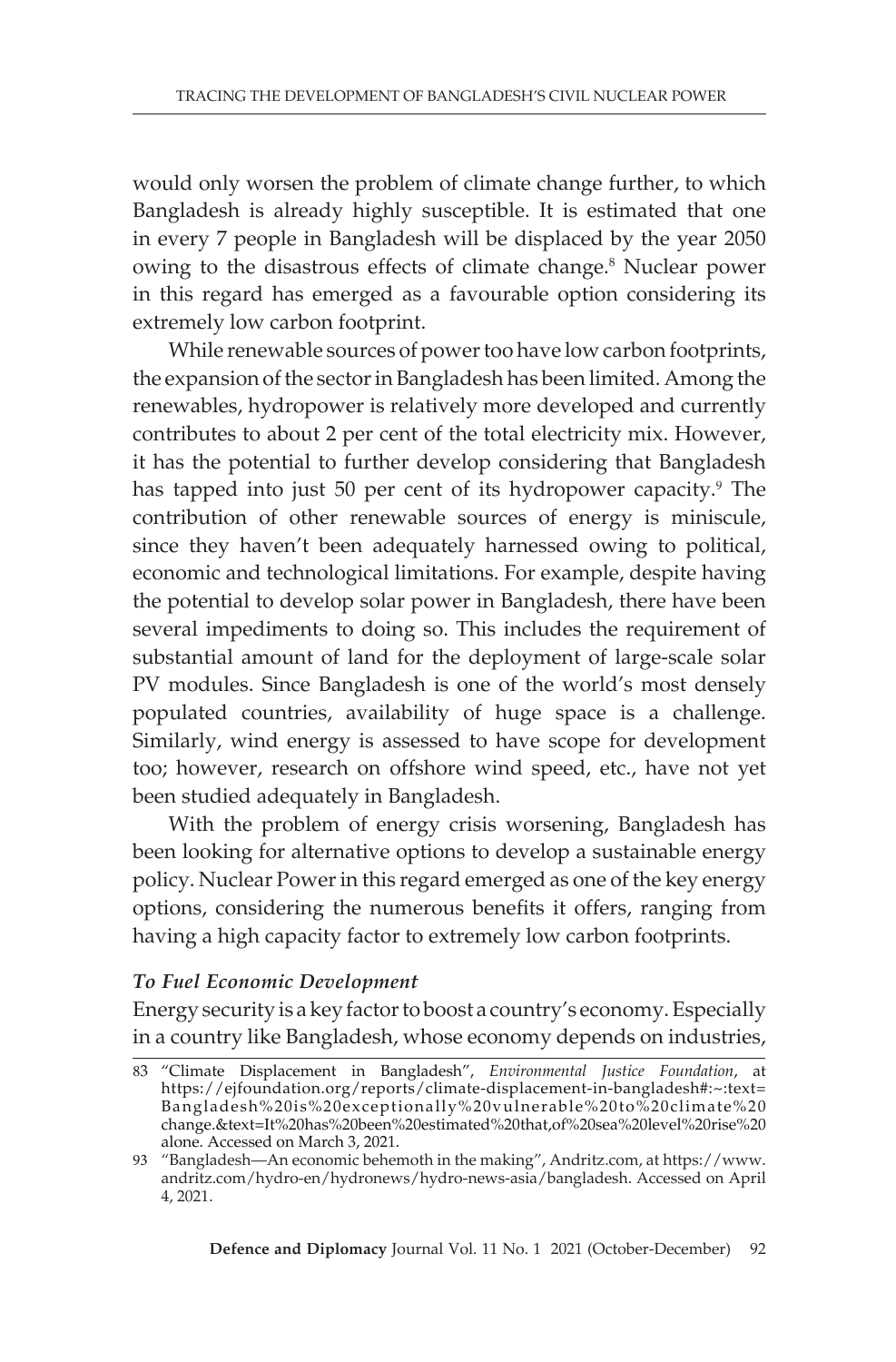such as ready-made garments, agriculture and manufacturing sectors, keeping the power on has been critical for the county's economic development.<sup>10</sup> As Bangladesh has been working to elevate its status to a middle-income country by 2021 and a developed country by 2041, it has been persistently looking at ways to achieve energy security. Towards this end, Rooppur Nuclear Power Plant Project Brochure states:

the availability of energy in a secured and affordable manner is the critical input parameters for materializing the country's vision 2021 and vision 2041 through socioeconomic development of all societies, improving quality of life of the population, proper urbanization and industrialisation. The indigenous resources of primary energy would be inadequate to meet the entire incremental demand on a sustainable and long-term perspective.<sup>11</sup>

In this regard, considering Bangladesh's energy situation along with the experiences of other countries in their energy policies, the government of Bangladesh decided to pursue a nuclear energy programme to achieve these goals.

## **ASSESSING THE DEVELOPMENT OF NUCLEAR POWER AND TRACING ITS PROGRESS**

The development of Bangladesh's nuclear power project can be studied under three phases based on the progress they've made.

## *Phase One: Pre-Project Planning*

The inception of Bangladesh's civil nuclear programme can be traced back to the 1960s, when it was still East Pakistan. A proposal to build a nuclear power plant was raised in 1961 and since then several feasibility studies were undertaken, all of which concluded

<sup>103</sup> Anand Kumar, "Bangladesh's Quest for Nuclear Energy", IDSA, October 17, 2007, https://idsa.in/idsastrategiccomments/BangladeshsQuestforNuclearEnergy\_ AKumar\_171007. Accessed on March 2, 2021.

<sup>113</sup> Shakeel Ahmed Ibne Mahmood, "Air Pollution Kills 195,000 Bangladeshis Each Year". PAtimes.org, at https://patimes.org/air-pollution-kills-195000-bangladeshis-eachyear/. Accessed on March 2, 2021.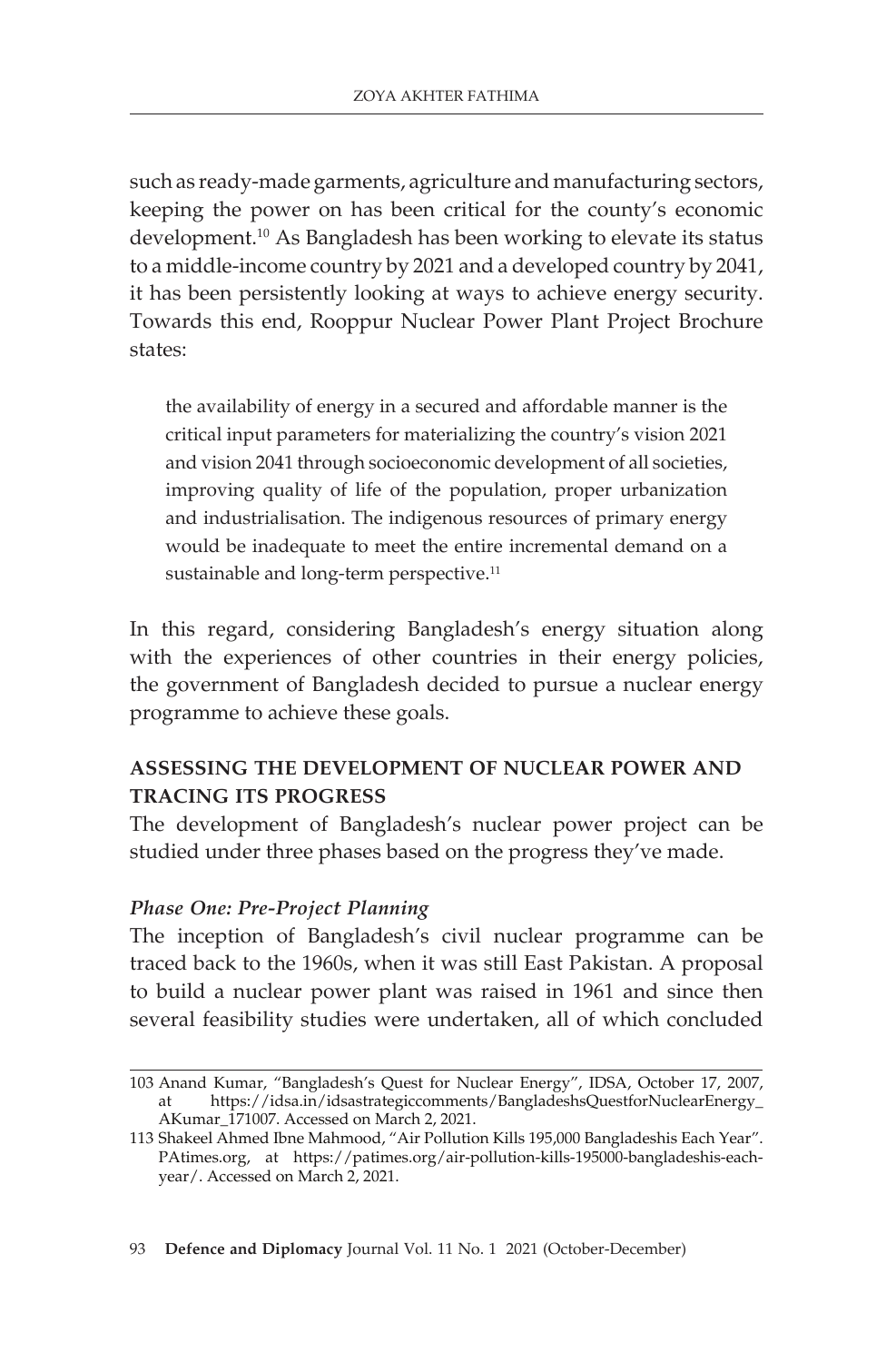in favour of developing a nuclear power project.<sup>12</sup> The government gave formal approval for this project and the Rooppur site in Pabna district was selected. Shortly after Bangladesh gained independence, Bangabandhu Sheikh Mujibur Rahman, the father of the nation, decided to set up a nuclear power plant at Rooppur. Towards this end, the Bangladesh Atomic Energy Commission (BAEC) was established in 1973.

In 1986 BAEC started operating a 3 MW TRIGA-Mark-II research reactor. This was utilised to develop research and manpower training in the field of nuclear power.<sup>13</sup> With energy demands increasing, the Bangladesh Nuclear Power Action Plan (BANPAP) was approved by the government and in 2001 it adopted the Nuclear Power Action Plan. Soon after, in 2007 BAEC proposed plans to build two 500 MWe reactors by 2015. Countries like China, Russia and South Korea expressed their interest in engaging in nuclear commerce with Bangladesh and offered technical and financial help to take the project ahead.

## *Phase Two: Decision Making*

The second phase marks a period where important decisions regarding the nature of the civil nuclear programme were made. This includes the invitation for bids, consideration of proposals and signing of nuclear cooperation agreements, among others.

#### *Bangladesh-Russia Nuclear Cooperation*

In 2009 the Bangladesh government accepted a proposal by Russia to build a 1,000 MWe AES-92 nuclear plant at Rooppur. By mid-2009, a bilateral nuclear agreement was signed by both the countries and it was decided that the nuclear power plant will include two units, namely, Rooppur Unit-1 and Rooppur Unit-2. It was decided that these reactors would be designed to have a capacity of 1.2 GW each.<sup>14</sup> It was also established that the project will be carried out by

<sup>12.</sup> M. M. Haque, M. S. Islam and M. A. Zulquarnain, "Challenges and Opportunities to Introduce the First Nuclear Power Plant in Bangladesh". IAEA.org, at https:// www-pub.iaea.org/MTCD/Publications/PDF/P1500\_CD\_Web/htm/pdf/ topic2/2S01\_M.M.%20Haque.pdf. Accessed on March 1, 2021.

<sup>13.</sup> Ibid.

<sup>14.</sup> "Rooppur Nuclear Power Plant, Ishwardi". Power Technology.com, at https://www. power-technology.com/projects/rooppur-nuclear-power-plant-ishwardi/. Accessed on March 3, 2021.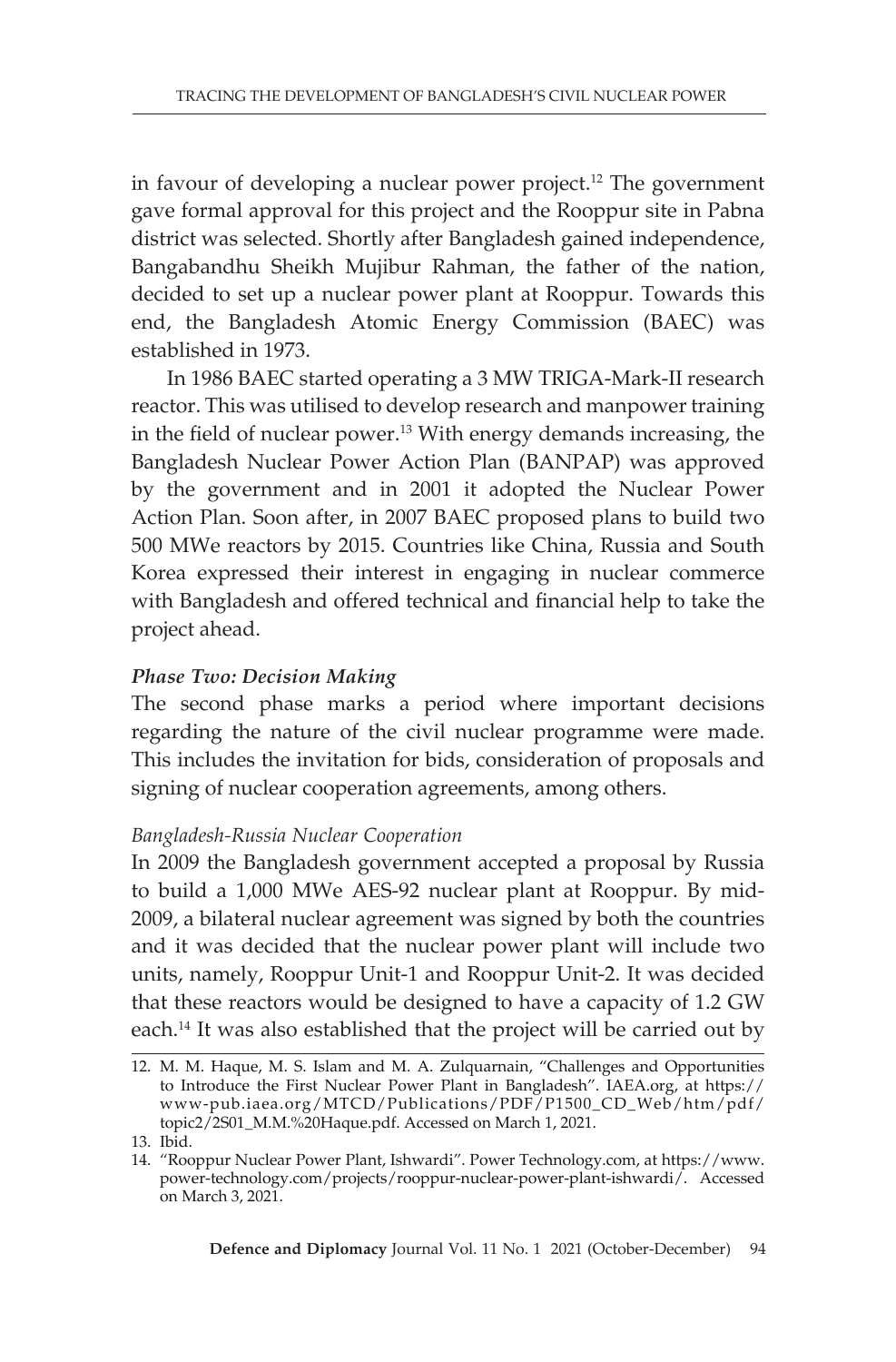the BAEC under the guidance of Science and Technology Ministry of the government of Bangladesh. The nuclear development project picked pace and in 2012 a nuclear energy bill was introduced in the parliament. This bill chartered the establishment of the Bangladesh Atomic Energy Regulatory Authority. The parliament was informed that the expansion of nuclear power was being considered, envisaging 5,000 MWe of nuclear power capacity by 2030. In 2013, funding and financing decisions were finalised and the Bangladesh government signed an intergovernmental agreement for a \$500-million Russian loan. This loan was taken to support the engineering surveys and training of the workforce, among other requirements. The repayment period for this loan was agreed for 12 years with an additional 5 years' grace period. In 2013, The Prime Minister of Bangladesh announced plans to construct a second nuclear power plant on an inland river island. For this purpose, the BAEC invited the Japan Atomic Energy Agency in 2014 to study the possibility of building a 2,000 MWe power plant. China's Dongfang Electric Corporation (DEC) too conveyed their interest in constructing the second power plant. Bangladesh, meanwhile, began to focus on developing the skills of its manpower. For this purpose, on May 2015, Bangladesh requested India's help in training its staff.

#### *India-Bangladesh-Russia Tripartite Nuclear Cooperation*

India began to play an important role in developing Bangladesh's civil nuclear programme after signing the 2014 *Strategic Vision for Strengthening Cooperation in Peaceful Uses of Atomic Energy* with Russia. Under this deal it was agreed that the "two sides will explore opportunities for sourcing materials, equipment and services from Indian industry for the construction of the Russian-designed nuclear power plants in third countries".15 Since India is not a member of the NSG, this arrangement with Russia provided it a platform to exhibit its capacity as a potential nuclear exporter. Towards this end in 2017, Sekhar Basu, chairman of the Atomic Energy Commission, announced India's decision to collaborate with Russia to build

<sup>15.</sup> "Strategic Vision for Strengthening Cooperation in Peaceful Uses of Atomic Energy Between the Republic of India and the Russian Federation", Ministry of External Affairs, Government of India, at https://mea.gov.in/bilateral-documents.htm?dtl/24487/ Strategic<sub>-</sub>. Accessed on April 5, 2021.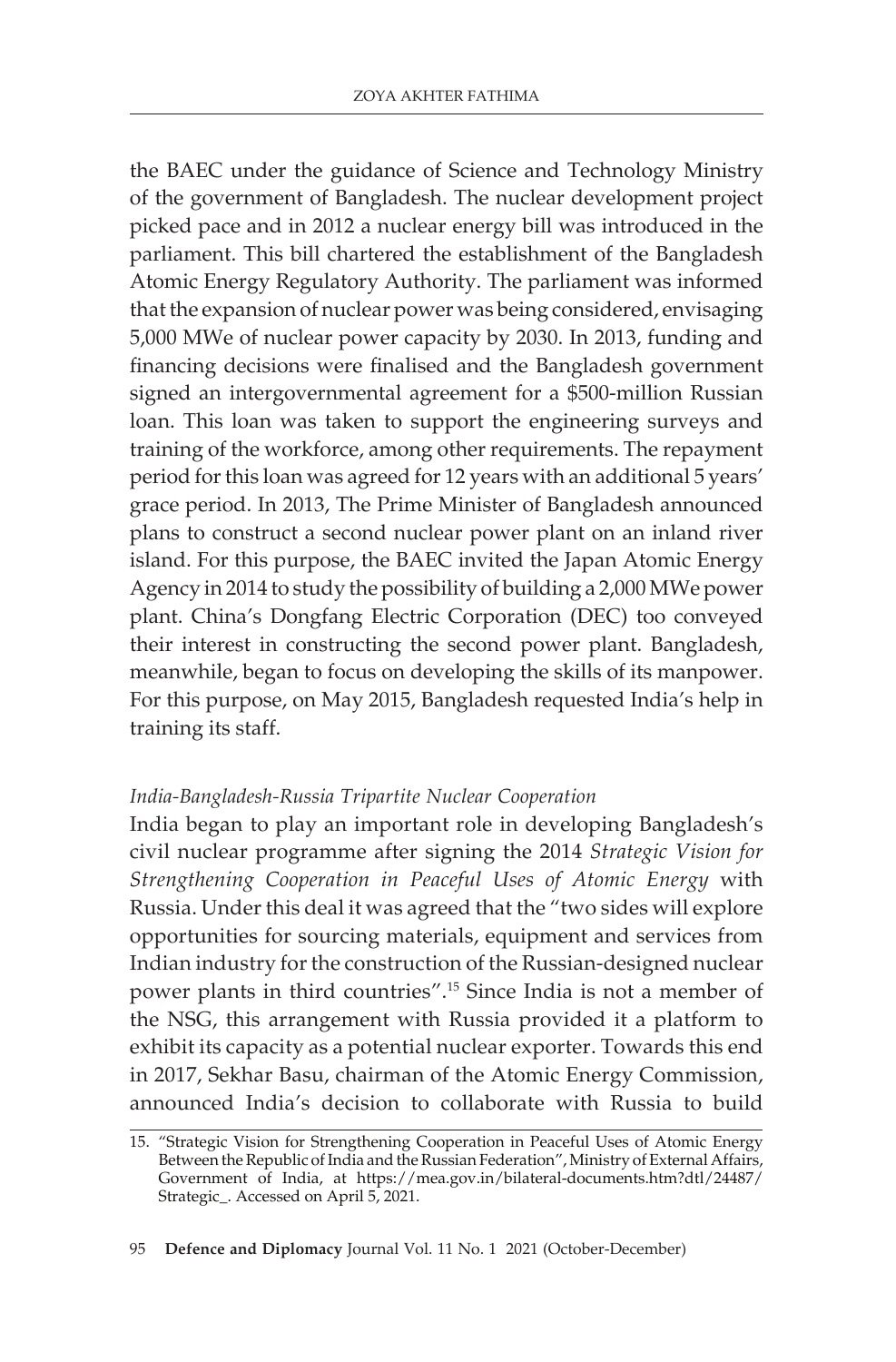the Rooppur nuclear power plant in Bangladesh.16 In 2017 India committed concessional financing of \$1.016 billion to Bangladesh under a line of credit worth \$4.5 billion. Kanwal Sibal, the former Foreign Secretary in this regard stated:

 … Indian lines of credit create market openings for Indian companies. India is very well placed to provide such services as Russia is already building similar power plants for India at Koodankulam … A joint venture between Russia, Bangladesh and India reduces costs for Russia and Bangladesh and provides commercial opportunities for Indian companies....<sup>17</sup>

In 2018 an MoU was signed by India's Department of Atomic Energy, Bangladesh's Ministry of Science and Technology and Russia's ROSATOM for the implementation of Rooppur Nuclear Power Plant. As per the agreement, Indian companies would be involved in the construction of non-critical infrastructure and installation work, in addition to supplying materials and equipment.18 The Hindustan Construction Company also entered into a joint venture with the Bangladesh-based MAX Group for this purpose. In addition, India has also been helping in the training of Bangladeshi nuclear scientists at the Kudankulam Nuclear Power Plant in Tamil Nadu, which too was built with Russian assistance. During Prime Minister Sheikh Hasina's visit to India, she signed three agreements, which included an agreement for exchange of technical information in regulation of nuclear safety and radiation protection. Another agreement was signed between the BAEC and India's Global Centre for Nuclear Energy Partnership (GCNEP),

<sup>16.</sup> "India, Russia to collaborate on Bangladesh nuclear plant, New Delhi's maiden atomic project abroad", *FirstPost*, September 20, 2017, at https://www.firstpost.com/world/ india-russia-to-collaborate-on-bangladesh-nuclear-plant-new-delhis-maiden-atomicproject-abroad-4063881.html. Accessed on April 4, 2021.

<sup>17.</sup> Elizabeth Roche, "Indian firms to boost Bangla power infra", *Livemint*, April 2, 2021, at https://www.livemint.com/companies/news/bangladesh-nuclear-power-projectl-t-others-awarded-construction-contract-11617271512562.html. Accessed on April 5, 2021.

<sup>18. &</sup>quot;Russia and India sign action plan on new projects", *World Nuclear News*, October 5, 2018, at https://www.world-nuclear-news.org/Articles/Russia-and-India-signaction-plan-on-new-projects. Accessed on April 5, 2021.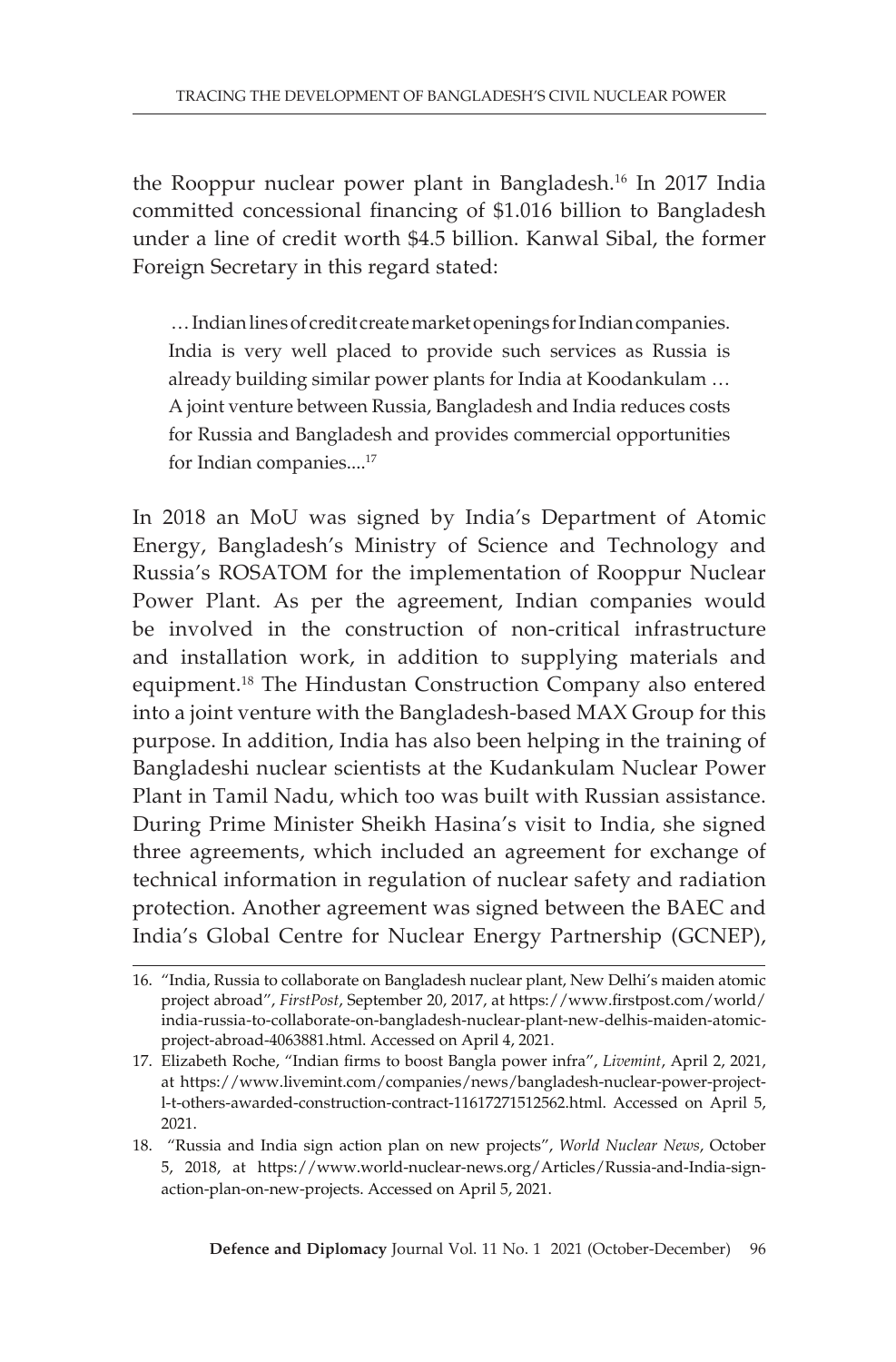appointing GCNEP as the consultant for the construction and operation of the Rooppur project. On March 2021, Harsh Vardhan Shringla, Foreign Secretary of India, announced that Indian companies will also be helping Bangladesh in the development of the transmission lines for the Rooppur Nuclear Power Plant in Bangladesh as part of its credit line. These transmission lines are valued at over US\$ 1 billion.<sup>19</sup>

# *Phase Three: Construction and Laying the Groundwork for the Operations*

This period marks the preparations undertaken to get the reactors online. This includes the construction of the plant, training of personnel, etc. This period began in 2016 when the site work was 80 per cent completed and a site licence was issued by the Atomic Energy Regulatory Authority. In the following year, construction of the first unit began in November 2017, followed by the construction of the second unit in 2018, which is expected to go online by 2024. More agreements were signed with Russia in this period, such as the 2017 agreement on Spent Fuel Management. Soon after, in 2019 a nationwide policy on radioactive waste management was adopted by the cabinet. As it is a turnkey project, it was decided that ROSATOM will manage the power plant for the first years before handing it over to the BAEC. Meanwhile, BAEC has undertaken the task of training its manpower.

## *Phase Four: Operations*

This phase is set to begin in the next few years when the reactors go online. This period will mark the testing, commissioning and operations of the two nuclear reactors. The first reactor is set to get operational in 2023 and the second by 2024.

<sup>19.</sup> "India's Credit Line for Bangladesh Covers Nuclear Projects, Rooppur Nuclear Power Plant: Foreign Secretary", NDTV.com, March 28, 2021, at https://www.ndtv. com/india-news/indias-credit-line-for-bangladesh-covers-nuclear-projects-rooppurnuclear-power-plant-foreign-secretary-2400332. Accessed on April 5, 2021.

<sup>97</sup> **Defence and Diplomacy** Journal Vol. 11 No. 1 2021 (October-December)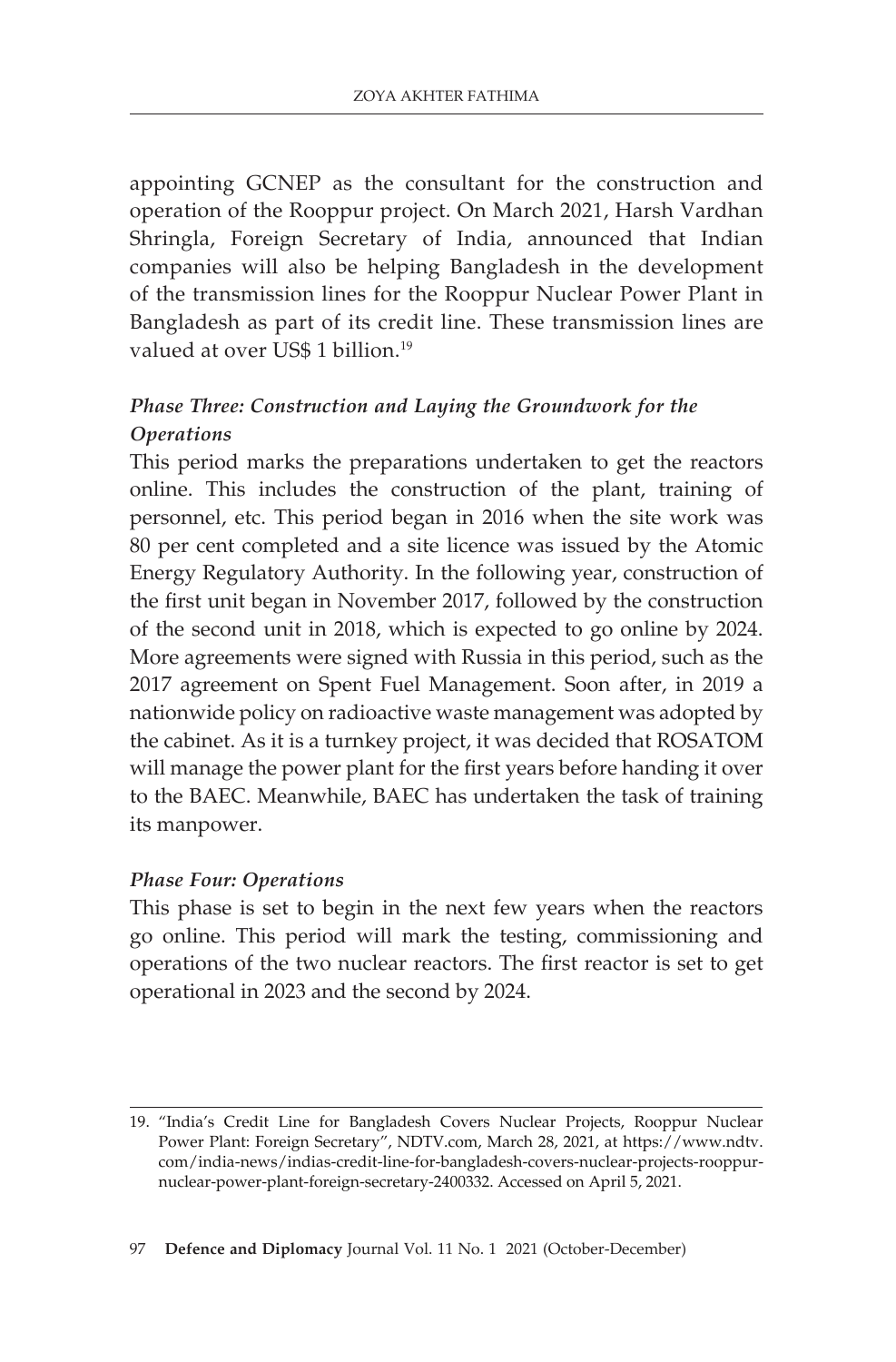## **ASSESSING THE CRITICAL ASPECTS FOR NUCLEAR NEWCOMERS AND BANGLADESH'S PROGRESS IN THIS REGARD**

Starting a civil nuclear project is a colossal task which requires in-depth planning and creative problem-solving techniques for critical issues. These include aspects such as ensuring nuclear safety, radioactive waste management, training a new generation of workforce, etc. The following section will assess these factors and analyse the potential challenges BAEC may face in this regard.

## *Nuclear Safety*

Nuclear safety is a key concern that requires a comprehensive plan and infallible safety mechanisms. For this purpose, several institutions and mechanisms have been set up to ensure nuclear safety in Bangladesh. This includes the Nuclear Safety and Radiation Control Division (NSRC) established by the BAEC. This regulatory branch is responsible for matters regarding nuclear safety, such as careful use of radiation equipment, nuclear waste management, etc. The nuclear safety and radiation control division has been working in close cooperation with the IAEA, which guides on matters regarding radiation control. In addition, Bangladesh is also a signatory to several conventions and safeguard agreements.<sup>20</sup>

However, several safety concerns have been raised considering that Bangladesh is susceptible to natural calamities, such as floods, earthquakes, cyclones and tsunamis. From 1980 to 2008, Bangladesh has witnessed over 200 natural disasters.<sup>21</sup> Flooding, specifically, could pose a serious challenge, especially considering the 2020 floods which affected over 4 million people in Bangladesh. One of the areas that was massively affected was the Pabna district, where the Rooppur nuclear power plant is sited. Although a passive core flooding system was built for this purpose, it is unclear how successful it will be in evading any disaster. In addition to floods, earthquakes also pose a serious challenge since Bangladesh lies near 3 active fault

20. n. 12.

<sup>21.</sup> "Information on Disaster Risk Reduction of the Member Countries", ADRC Asia, at https://www.adrc.asia/nationinformation.php?NationCode=50&Lang =en&NationNum=13#:~:text=Bangladesh%20suffers%20from%20floods%2C%20 cyclones,136%2C000%2C%203%2C363%20and%20190%20respectively. Accessed on March 4, 2021.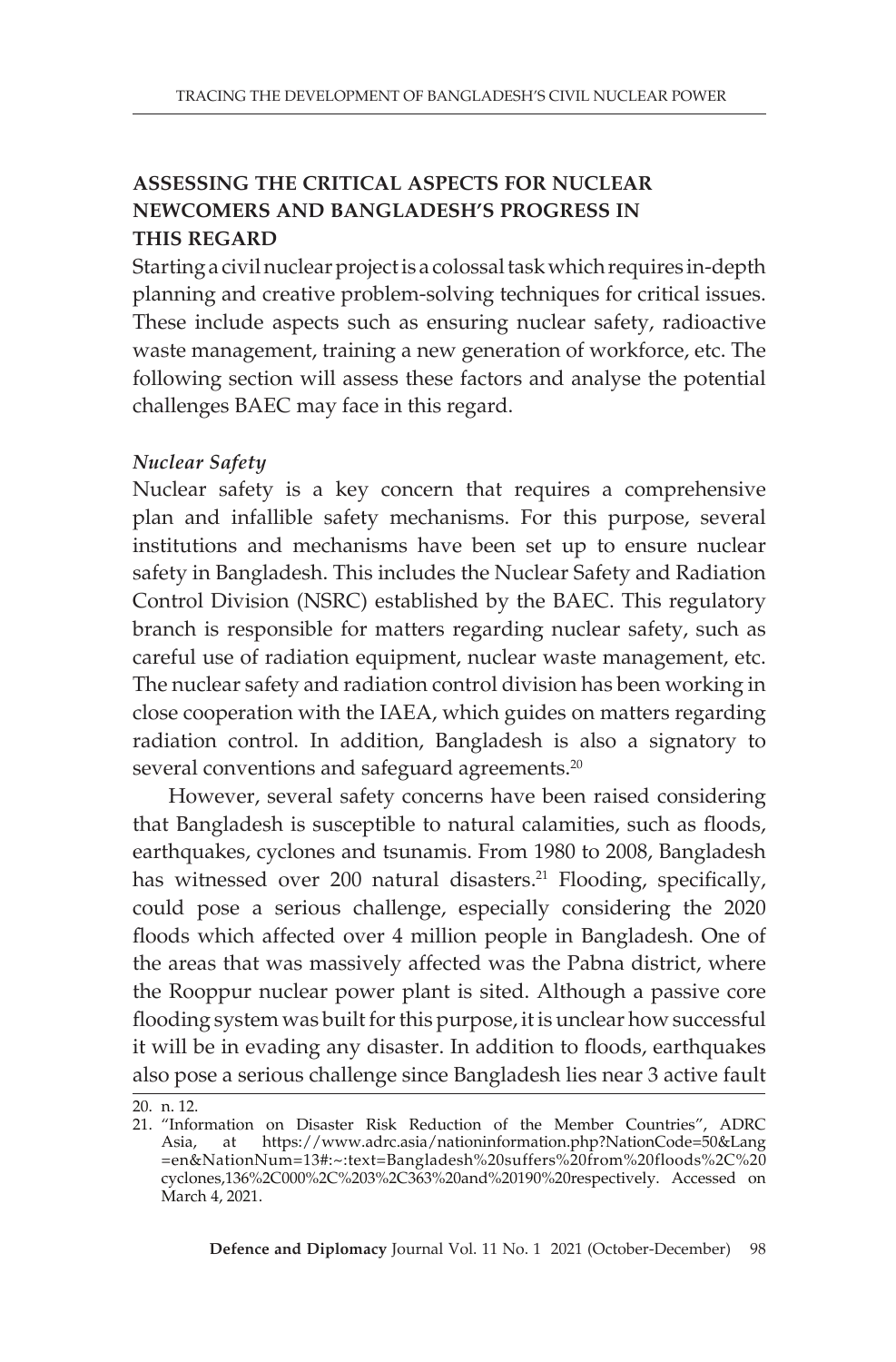lines. The impact of an earthquake could be intensified considering that the plant is situated in a very densely populated area. Naiyyum Choudhury, Chairman of the Bangladesh Atomic Energy Regulatory Authority, clarified that these concerns were acknowledged and addressed before receiving the licences.<sup>22</sup> Other project officials too have stated that a seismic monitoring station has already been set up to ensure constant monitoring of seismic activities.<sup>23</sup> However, despite the several safety mechanisms that have been adopted, there still isn't a comprehensive law to deal with matters of nuclear risks and possible liabilities.<sup>24</sup>

## *Nuclear Waste Management*

Nuclear waste management is a serious issue in the nuclear industry, requiring a highly safe system to store and dispose it. To manage nuclear waste, Bangladesh signed a "spent fuel sent back" agreement with Russia in 2017.<sup>25</sup> As per the agreement, Bangladesh will store the nuclear waste for a limited period of time, after which the waste will be sent back to Russia. According to the Science Secretary this provision was made considering that Bangladesh is a densely populated country, while Russia has large free spaces to treat and store the nuclear waste.26 The Bangladesh cabinet has also approved the "National Policy on Radioactive Waste and Spent Nuclear Fuel Management—2019". As per this policy, the government will be creating a Radioactive Waste Management Company (RWMC). The RWMC will come under the BAEC and will be responsible for managing radioactive waste material in the country not only from

99 **Defence and Diplomacy** Journal Vol. 11 No. 1 2021 (October-December)

<sup>22.</sup> n. 3.

<sup>23.</sup> Rafiqul Islam, "Water shortages pose risks to Bangladesh's first nuclear plant", *The Third Pole,* at https://www.thethirdpole.net/en/energy/water-shortages-pose-risksto-bangladeshs-first-nuclear-plant/. Accessed on March 4, 2021.

<sup>24.</sup> Dr. Md. Ershadul Karim and Ridoan Karim, "Future of Nuclear Energy in Bangladesh", *The Daily Star*, May 16, 2017, at https://www.thedailystar.net/law-our-rights/rightsadvocacy/future-nuclear-energy-bangladesh-1405837. Accessed on March 4, 2021.

<sup>25.</sup> "Bangladesh signs uranium supply deal with Russia", Newsonair.com, August 6, 2019, at http://www.newsonair.com/News?title=Bangladesh-signs-uranium-supplydeal-with-Russia&id=369741#:~:text=Bangladesh%20today%20signed%20a%20 deal,Nuclear%20Power%20Plant%20(RNPP).&text=The%20two%20countries%20 have%20also,Nuclear%20Power%20Plant%20(RNPP). Accessed on March 4, 2021.

<sup>26.</sup> "Bangladesh Govt approves Nuclear Waste Management Policy", NuclearAsia.com, October 23, 2019, at https://www.nuclearasia.com/news/bangladesh-govt-approvesnuclear-waste-management-policy/3204/. Accessed on March 4, 2021.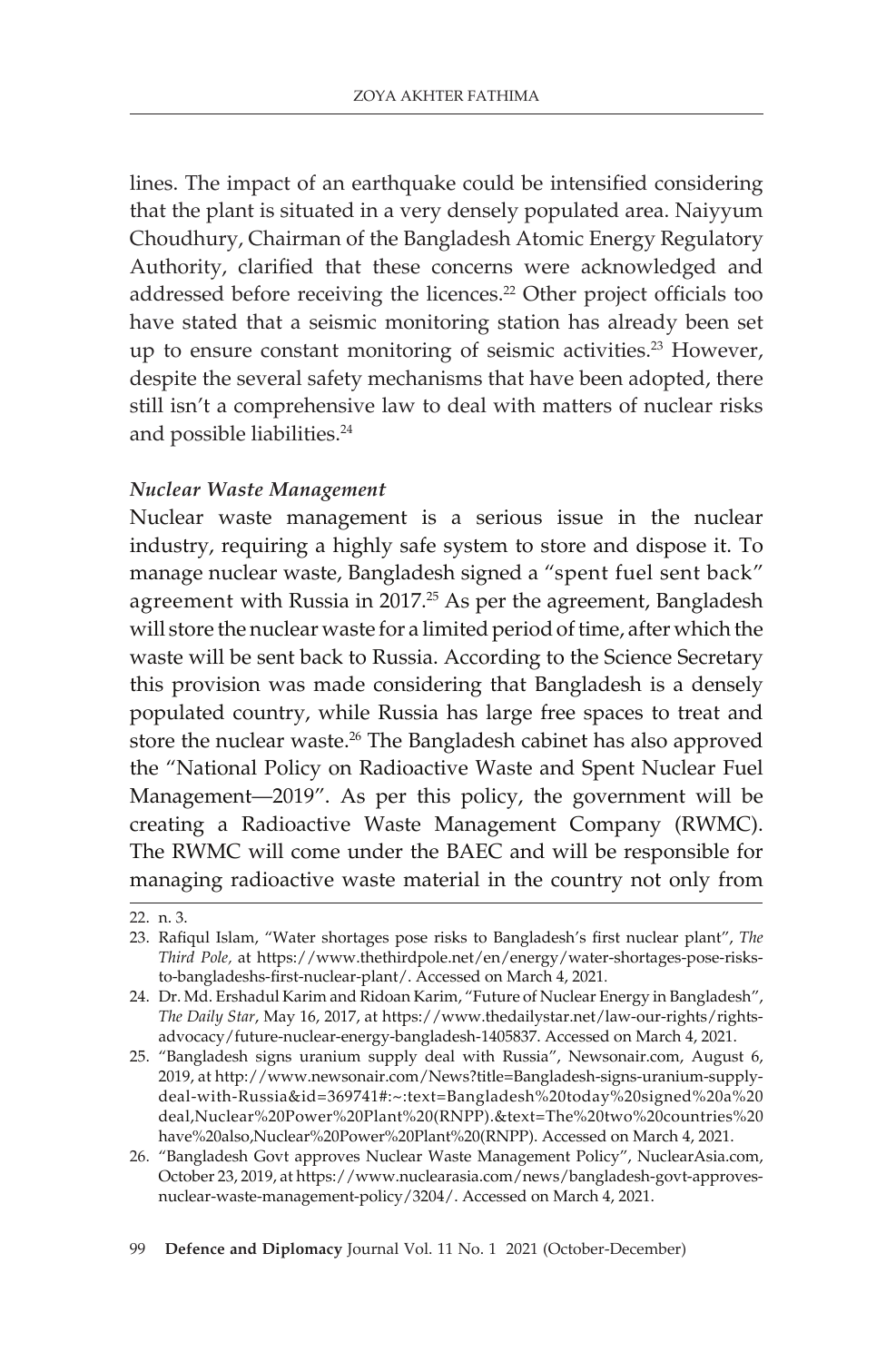nuclear reactors but also from other sectors, such as the medical sector, industrial radiography practices, livestock research, etc.<sup>27</sup> A long-term strategy to deal with nuclear waste, however, does not appear to be formulated yet.

## *Public Acceptance*

Public acceptance is a key factor in implementing the civil nuclear programme, especially in a democratic country. Understanding the importance of communicating with the public and creating awareness of its nuclear programme, the government of Bangladesh, along with Russia, has undertaken several steps to engage with the citizens. These public diplomacy initiatives include seminars and exhibitions to educate the citizens on the subject of nuclear power. To engage more effectively with the public the "Public Counselling Office" and a "Public Awareness Programme" too has been set up. To garner interest and create job opportunities, the government has made provisions for Bangladeshi students to study nuclear engineering in Russia. ROSATOM in this regard organises visits to the Novovoronezh Nuclear Power Plant and invites young Bangladeshi's to attend events such as Forsage 2017 International Forum for Young Power Engineers and Industrialists.28

## *Nuclear Security*

A critical infrastructure such as a nuclear power plant is vulnerable to attacks by violent organisations in order to make a statement or to steal nuclear materials. To ensure the safety of the plant, Bangladesh has a strong security plan in place. A composite response force led by the Bangladeshi Army is responsible for the physical security of nuclear infrastructure. In addition, the Bangladeshi authorities have signed a protocol with ROSATOM to form a Physical Protection System (PPS) of the nuclear power plant.<sup>29</sup> Speaking on matters of

<sup>27 .</sup> Ibid.

<sup>28.</sup> Andrey Shevlyakov, "Changing perceptions on nuclear energy", *The Daily Star*, December 25, 2017, at https://www.thedailystar.net/opinion/perspective/changingperceptions-nuclear-energy-1509760. Accessed on March 4, 2021.

<sup>29.</sup> Brigadier General Akhter Shahid, "Bangladesh's Experience in Nuclear Energy", Panel Discussion on Sustainable Use of Nuclear and Other Radioactive Materials, VCDNP. org*,* at https://vcdnp.org/wp-content/uploads/2019/04/VCDNP-Panel-Talk-21- Mar.pdf. Accessed on March 23, 2021.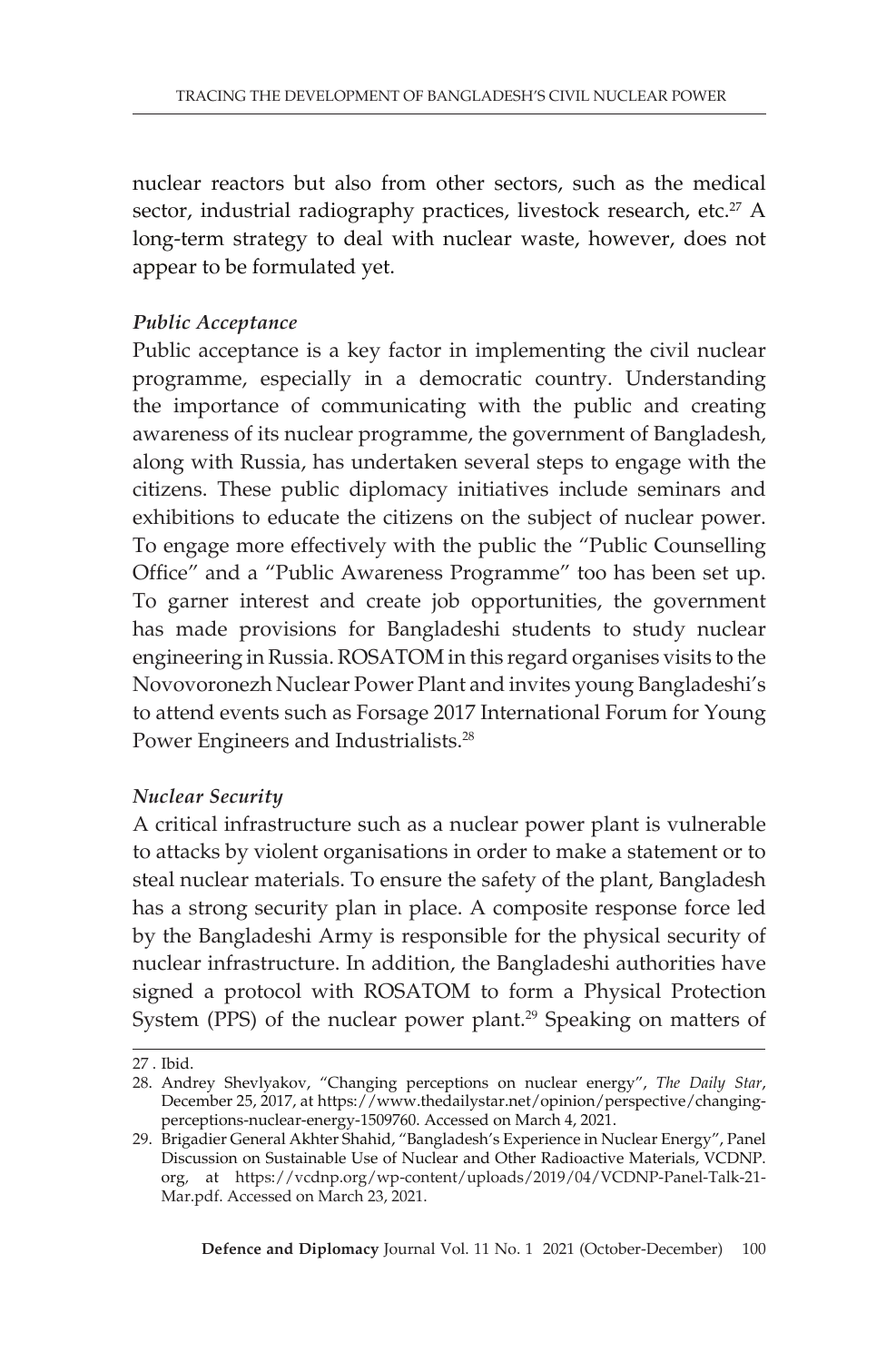nuclear safety, Prime Minister Sheikh Hasina mentioned that a unit of law enforcement, such as police, defence personnel, etc., has been formed to ensure security of the nuclear units.30 The BAEC too has established a Nuclear Safeguards and Security Division to supervise matters regarding the accounting, control and security systems of nuclear materials<sup>31</sup>

## *Legislative Framework*

BAER Act-2012 is a wide-ranging legal framework that was established to regulate nuclear energy in Bangladesh. Supplanting the *Nuclear Safety and Radiation Control (NSRC) Act-1993*, its primary function is the safe operations of nuclear power plants. Its scope ranges across all nuclear issues from non-proliferation to environmental protection; from emergency preparedness to transport of nuclear materials; from nuclear liability to decommissioning of power plants. In addition to the BAER, other ministries also hold responsibility towards certain nuclear related matters. For example, the Ministry of Environment, Forest and Climate Change is responsible for public safety in case harmful radiation is leaked from nuclear facilities.<sup>32</sup> There have also been plans to form an independent regulatory body. For matters of overall nuclear safety, the government emulates international legal safety mechanisms to meet international standards.<sup>33</sup>

#### *Development of Human Resources*

Nuclear Power is a highly technical and specialised field which requires qualified and trained personnel for multilevel functioning of a nuclear power plant. With a dearth of human resources, the authorities have been focusing on upgrading the skill of their

31. n. 12.

<sup>30.</sup> "Necessary safety measures taken for nuclear power plant, says Hasina", Bdnews24. com, July 14, 2018, at https://bdnews24.com/bangladesh/2018/07/14/necessarysafety-measures-taken-for-nuclear-power-plant-says-prime-minister. Accessed on March 5, 2021.

<sup>32.</sup> Md. Shafiqul Islam, Shafiqul Islam Faisal and Sadia Khan, "Development and strengthening of the nuclear and radiation safety infrastructure for nuclear power program of Bangladesh", *Nuclear Engineering and Technology*, November 19, 2020, at https://reader.elsevier.com/reader/sd/pii/S1738573320309359?token=5419FCBC12 95B5B11110FAF23CF4EEF154766117A9E5CA99B5813649907BF4BB25F7507DD56869A 5488B3B0C41DD8695. Accessed on March 4, 2021.

<sup>33.</sup> n. 12.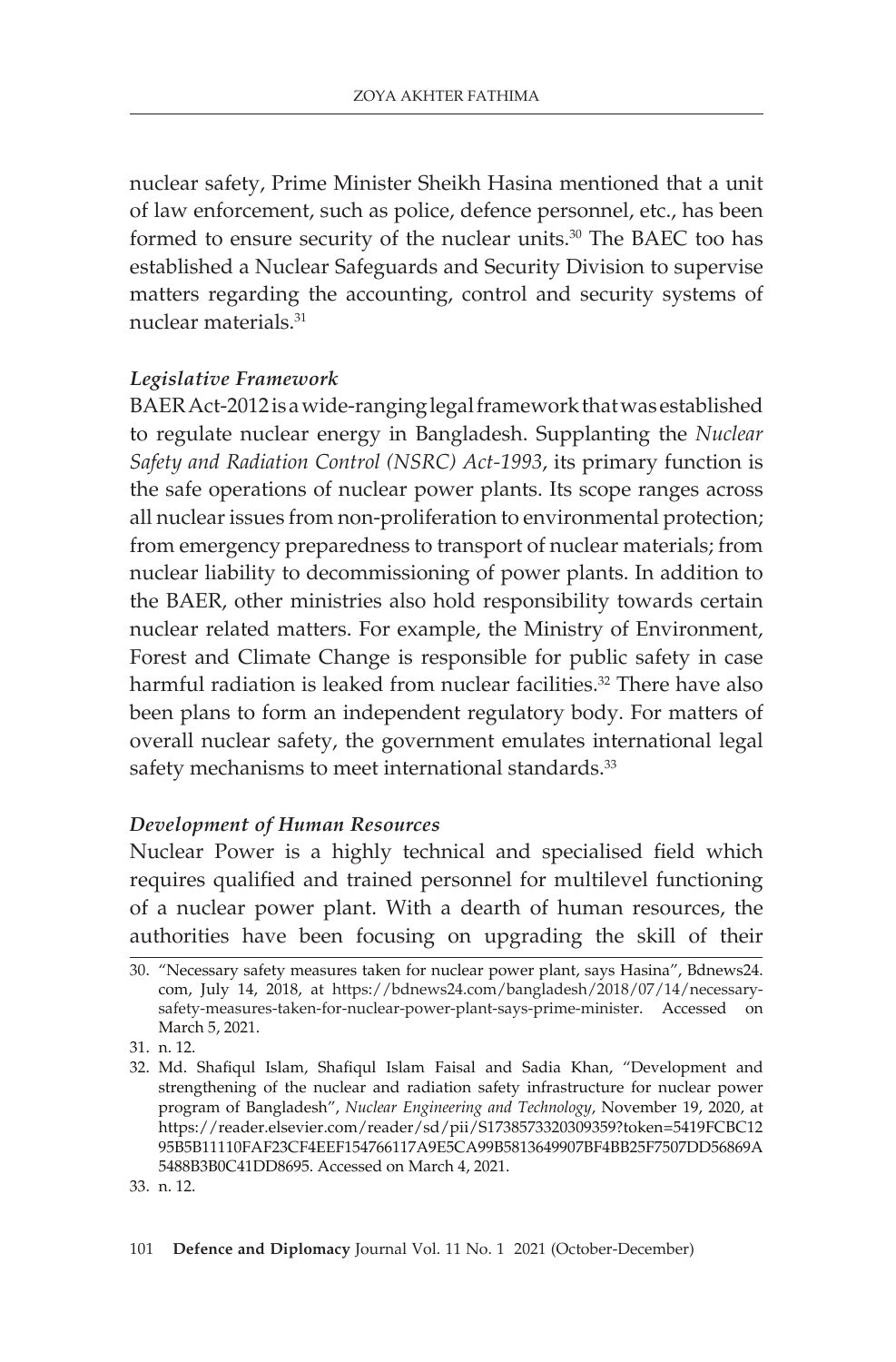manpower before the reactors go online. For this reason, BAEC has been organising workshops, symposiums and seminars.<sup>34</sup> BAEC has also established a training institute in the field of nuclear science which currently conducts fundamental courses on nuclear technology for young professionals.<sup>35</sup> Several universities in Bangladesh, such as the Bangladesh University of Engineering and Technology too have started courses on nuclear technology. In addition, agreements have been signed with other countries, which is helpful in providing training support from experienced players. This includes countries such as India, the United States, Belarus, Russia and Japan.<sup>36</sup>

## **CONCLUSION**

Bangladesh stands at the crossroads of a major transition from an underdeveloped economy to a rapidly developing one. Energy security is one of the primary factors that will facilitate this transition. Nuclear power will have an important role to play in managing the rising energy crisis in the country.

The overall future of nuclear power in Bangladesh so far appears to be optimistic. The BAEC is on track with most of the groundwork and it appears likely to be able to meet its timelines. Despite the COVID-19 pandemic, which stalled the progress of several developmental projects, such as the Padma Bridge and the Dhaka metro-rail in Bangladesh, the Rooppur project remains unaffected and is currently on schedule.37 However, developing a civil nuclear project is a complex and enormous commitment, which requires a comprehensive plan of action. In this regard, authorities will need to be alert since there is a possibility of a myriad problems emerging at each stage.

Concerns of nuclear safety are already beginning to stir in Bangladesh especially after the Rooppur pillow scam which exposed

<sup>34.</sup> Ibid.

<sup>35.</sup> Md. Kabir Hossain, "Human Resources Development for Rooppur Nuclear Power Programme in Bangladesh." International Conference on Human Resource Development for Nuclear Power Programmes: Building and Sustaining Capacity, May 12-16, 2014, at https://www-pub.iaea.org/iaeameetings/cn215p/Tuesday/IAPs/ Morning/Hossain.pdf. Accessed on March 6, 2021.

<sup>36.</sup> n. 30.

<sup>37.</sup> Reazul Bashar, "Rooppur nuclear power plant on 'fast track' despite pandemic", BDnews24.com, July 12, 2020, at https://bdnews24.com/economy/2020/07/12/ rooppur-nuclear-power-plant-on-fast-track-despite-pandemic. Accessed on April 5, 2021.